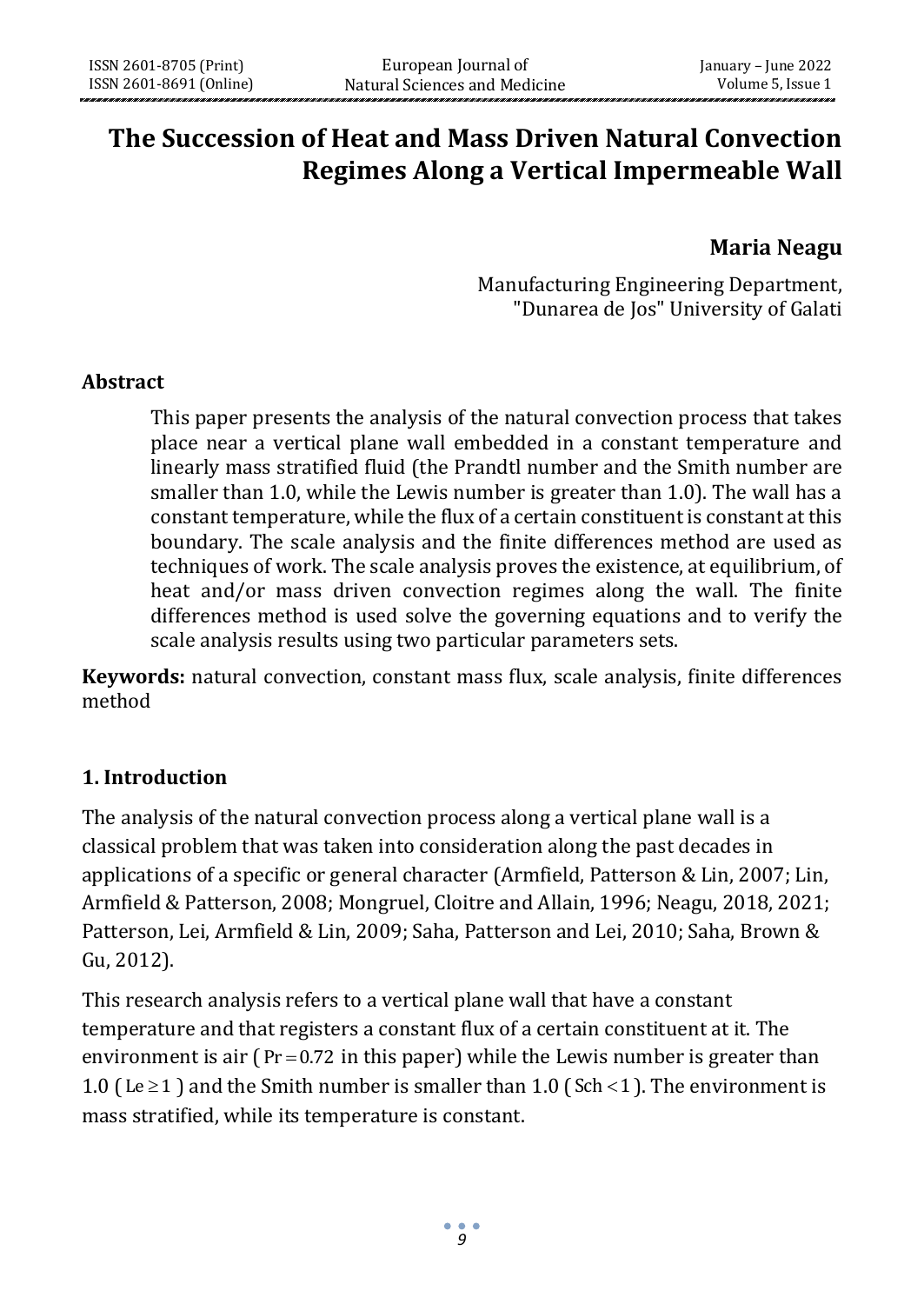The scale analysis is performed and the results are verified by solving the governing equations using the finite differences method for two particular parameters sets: Ra=5000, N=1, Le=1, Pr=0,72, S<sub>C</sub> = 0.08 and Ra=5000, N=5, Le=2, Pr=0,72,  $S_c = 0.04$ .

# **2. Mathematical Formulation**

2018):

Figure 1 presents the vertical plane wall and the x-y system of co-ordinates associated to it in dimensional (Fig. 1a) and in dimensionless (Fig. 1b) representations.

The temperature at the wall is  $T_w$ , while the environment has a constant temperature,  $T_{\infty}$ . The mass flux of a certain constituent,  $m_{w}$ , is constant at the wall, while the environment registers a concentration of the constituent of  $C_{\infty, x} = C_{\infty, 0} + s_C \cdot x$ .



Fig. 1. (a) The dimensional problem; (b) the dimensionless problem.

$$
\frac{\partial v}{\partial x} + \frac{\partial u}{\partial y} = 0 \tag{1}
$$

$$
\frac{\partial u}{\partial t} + u \cdot \frac{\partial u}{\partial y} + v \cdot \frac{\partial u}{\partial x} = -\frac{\partial p}{\partial y} + v \left( \frac{\partial^2 u}{\partial x^2} + \frac{\partial^2 u}{\partial y^2} \right);
$$
\n(2)

$$
\frac{\partial v}{\partial t} + u \cdot \frac{\partial v}{\partial y} + v \cdot \frac{\partial v}{\partial x} = -\frac{\partial p}{\partial x} + v \left( \frac{\partial^2 v}{\partial x^2} + \frac{\partial^2 v}{\partial y^2} \right) + g \beta_t T + g \beta_c C ;
$$
\n(3)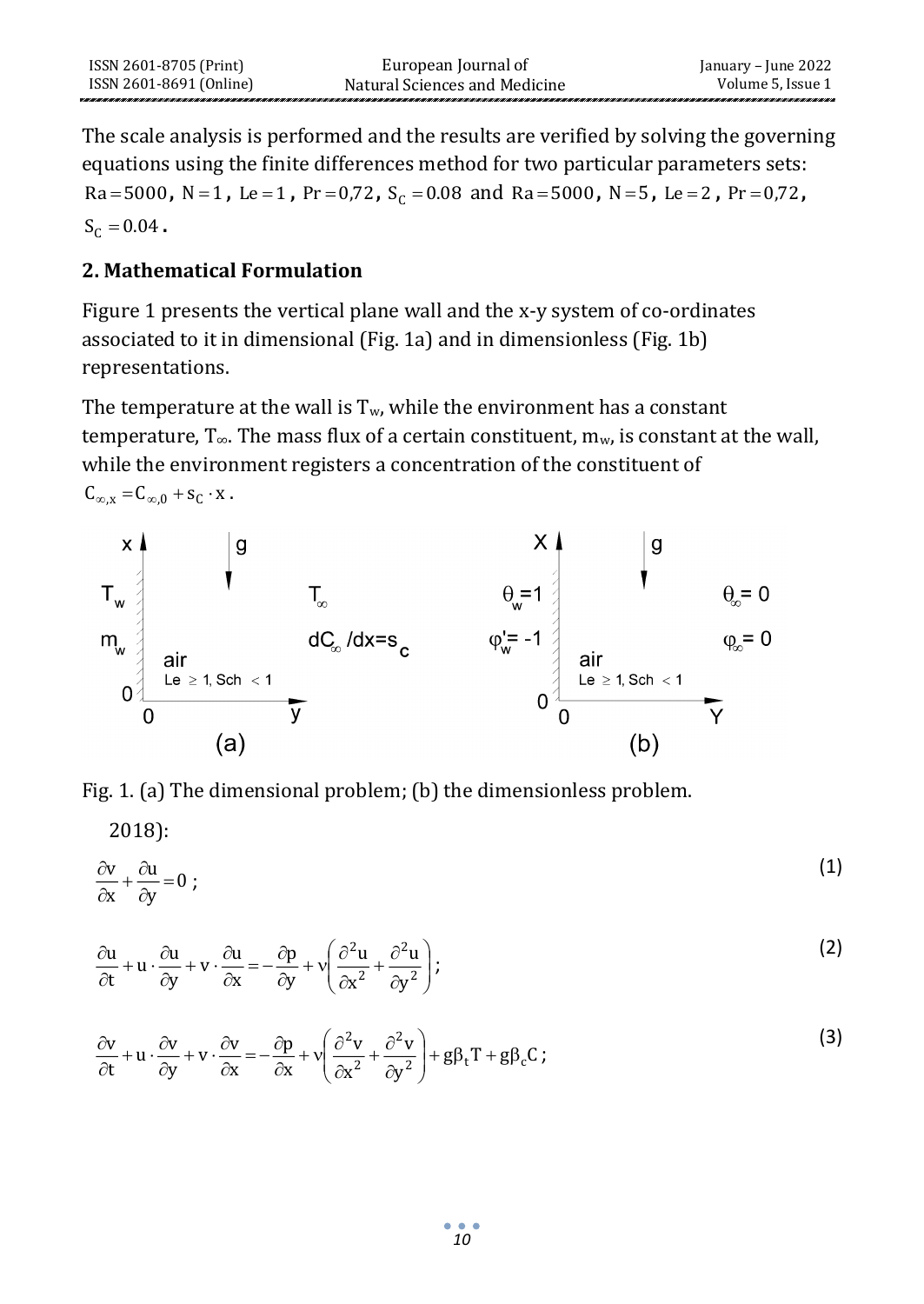$$
\frac{\partial T}{\partial t} + u \cdot \frac{\partial T}{\partial y} + v \cdot \frac{\partial T}{\partial x} = \alpha \left( \frac{\partial^2 T}{\partial x^2} + \frac{\partial^2 T}{\partial y^2} \right);
$$
\n(4)

$$
\frac{\partial C}{\partial t} + u \cdot \frac{\partial C}{\partial y} + v \cdot \frac{\partial C}{\partial x} + v \cdot s_c = D \left( \frac{\partial^2 C}{\partial x^2} + \frac{\partial^2 C}{\partial y^2} \right),
$$
\n(5)

and the boundary conditions (Neagu, 2018):

$$
u = v = 0, T = T_w, \frac{\partial C}{\partial y} = -\Gamma_w \text{ at } y = 0;
$$
 (6)

$$
v = 0, T = T_{\infty}, C = C_{\infty, x} \text{ as } y \to \infty;
$$
 (7)

$$
v=0
$$
,  $T=T_{\infty}$ ,  $C=C_{\infty,0}$  at  $x=0$ ; (8)

$$
\frac{\partial^2 \mathbf{u}}{\partial \mathbf{x}^2} = \frac{\partial^2 \mathbf{v}}{\partial \mathbf{x}^2} = \frac{\partial^2 \mathbf{T}}{\partial \mathbf{x}^2} = \frac{\partial^2 \mathbf{C}}{\partial \mathbf{x}^2} = 0 \text{ at } \mathbf{x} = \mathbf{h},
$$
\n(9)

define the point of start of the scale analysis.

#### **3. Scale Analysis**

 $\left(\frac{\partial^2 C}{\partial y^2}\right)$ ,  $\frac{\partial^2 C}{\partial y^2}$ ,  $\frac{\partial^2 C}{\partial y^2}$ ,  $\frac{\partial^2 C}{\partial y^2}$ ,  $\frac{\partial^2 C}{\partial y^2}$ ,  $\frac{\partial^2 C}{\partial x \partial y \partial y}$ ,  $\frac{\partial^2 C}{\partial y \partial y \partial y \partial z}$ ,  $\frac{\partial^2 C}{\partial y \partial y \partial z}$ ,  $\frac{\partial^2 C}{\partial y \partial y \partial y \partial z}$ ,  $\frac{\partial^2 C}{\partial y \partial y \partial y \partial z}$ ,  $\frac{\partial^2 C$ This analysis follows the same pattern used before in the scientific literature (Bejan 1995; Neagu, 2018, 2021) for a better correlation, comprehension of the research characteristics and following the evolution of the natural convection regime that develops along the boundary: the initial state (section 3.1), the heat driven convection (HDC) regime (section 3.2) and the mass driven convection (MDC) regime (section 3.3).

#### **3.1. The Initial State**

Because this section is similar to the results of previous analysis, only the most significant results will be mentioned here (Neagu, 2018):

the boundary layer thickness of the temperature field:

$$
\delta_{\rm T} \sim \alpha^{1/2} \cdot {\rm t}^{1/2};\tag{10}
$$

the boundary layer thickness of the concentration field:

$$
\delta_{\rm c} \sim D^{1/2} \cdot \mathbf{t}^{1/2};\tag{11}
$$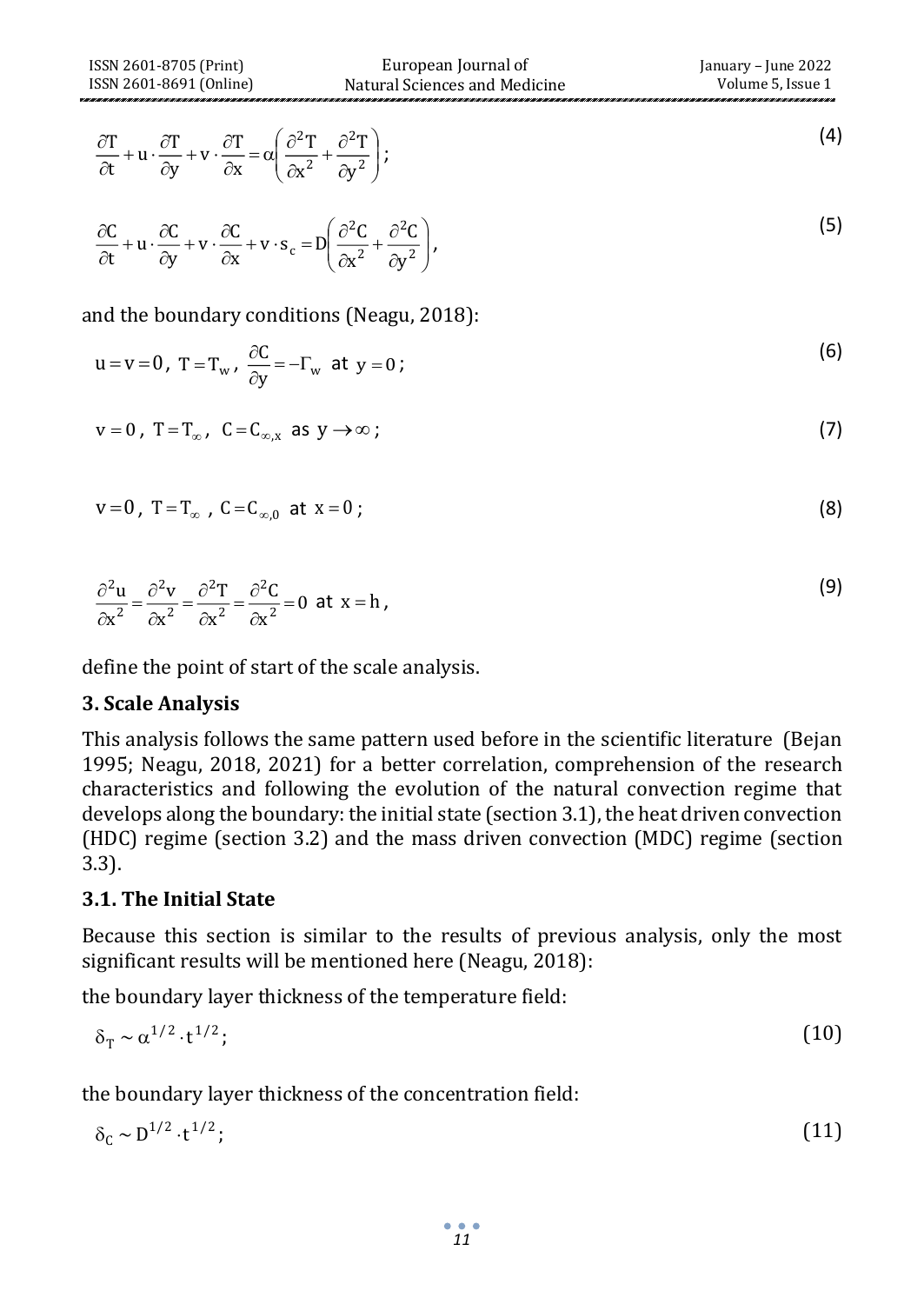the heat driven convection regimes that exists at the beginning at each point along the

wall will be replaced by a mass driven convection regime only if the equilibrium time of the regime is bigger than the transition time,  $t_{trz}$ :

$$
t_{\text{trz}} \sim L^2 \cdot (N^2 D)^{-1};\tag{12}
$$

the inequality  $s_{\rm C}$  >  $\partial$ C /  $\partial$ x , that is valid at the beginning at each point of the wall, ceases to be valid if the equilibrium time of the regime is bigger than  $t_s$ :

$$
t_s \sim \frac{s_c^2 x^2}{\Gamma_w^2 D}.
$$
\n(13)

# **3.2. The Heat Driven Convection Regime**

If  $Pr < 1$  and  $Le \ge 1$ , Saha, Patterson and Lei (2010) prove that the order of magnitude of the vertical velocity is:

$$
v_T \sim \frac{g\beta_t t}{1 + Pr} \Delta T.
$$
 (14)

Invoking the equilibrium between the horizontal diffusion and the vertical convection of heat, the temperature equilibrium time, boundary layer thickness and vertical velocity orders of magnitude are (Neagu, 2018):

$$
\left(\mathbf{t}_{\text{ech,T}}\right)_{\text{T}} \sim \frac{\mathbf{L}^2}{\alpha} \left[\frac{\mathbf{X}(1+\text{Pr})}{\text{Ra}\cdot\text{Pr}}\right]^{1/2};
$$
\n(15)

$$
\left(\delta_{\text{ech},T}\right)_T \sim L \cdot \left[\frac{X(1+Pr)}{Ra \cdot Pr}\right]^{1/4};\tag{16}
$$

$$
V_T \sim \left(\frac{X \cdot Ra \cdot Pr}{1 + Pr}\right)^{1/2}.
$$
 (17)

# *a. Scale analysis of the concentration field in the HDC regime*

- b. In this case, the velocity order of magnitude for the concentration field is  $v_T$ .
- c. Two situations appear:
- d. if in the left side of equation (5)  $v \cdot \partial C / \partial x \ge v \cdot s_C$ , then the equilibrium between the horizontal diffusion of the constituent and the vertical convection of it gives us the equilibrium time of the concentration field: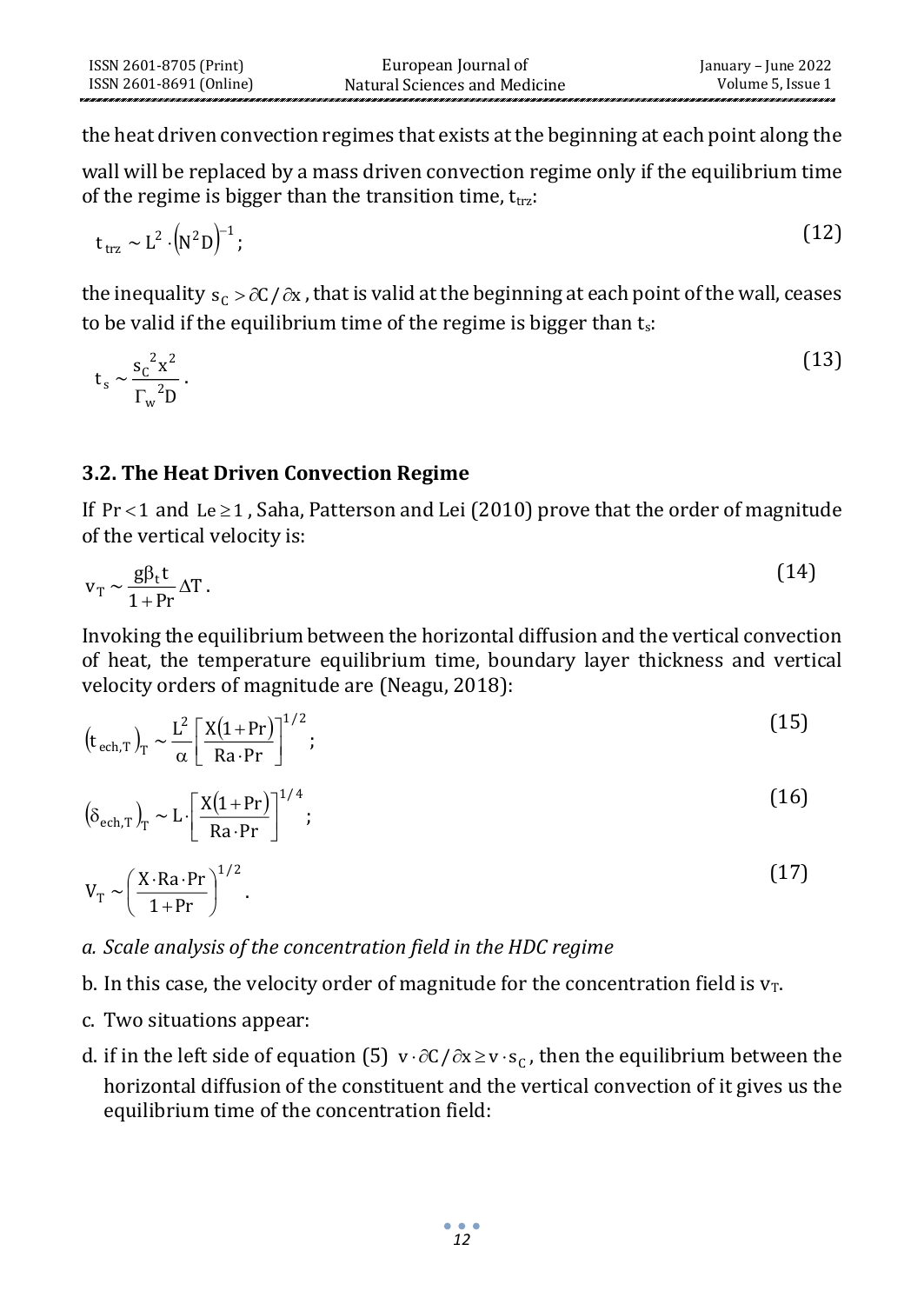(18)

$$
\left(t_{\rm ech,C}\right)_{\rm T} \sim \frac{L^2}{D} \left[ \frac{X \Pr(1+Pr)}{\text{Sch}^2 \cdot \text{Ra}} \right]^{1/2}.
$$

Further, using equation (11), the boundary layer thickness order of magnitude becomes:

$$
\left(\delta_{\text{ech},C}\right)_{\Gamma} \sim L\left[\frac{X \Pr(1+\Pr)}{\text{Sch}^2 \cdot \text{Ra}}\right]^{1/4}.
$$

The equilibrium time of the concentration field,  $(t_{ech,C})_T$ , is bigger than the transition time,  $t_{trz}$  , if:

$$
X > Xtrz,C = \frac{Sch^2}{N^4} \frac{Ra}{Pr(1+Pr)}
$$
 (20)

b. if, in equation (5),  $v \cdot \partial C / \partial x < v \cdot s_C$ , then the concentration equilibrium time and boundary layer thickness are:

$$
\left(\mathbf{t}_{\text{ech,Sc}}\right)_{\text{T}} \sim \frac{\mathbf{L}^2}{\mathbf{D}} \frac{\text{Pr}(1 + \text{Pr})}{\mathbf{S}_\text{C}^2 \cdot \text{Sch}^2 \cdot \text{Ra} \cdot \mathbf{X}}; \tag{21}
$$

$$
(t_{\text{ech},C})_{\text{T}} \sim \frac{L}{D} \left[ \frac{X \Pr(1+Pr)}{\text{Sch}^2 \cdot \text{Ra}} \right]
$$
\n
$$
(1-1)
$$
\n
$$
(\delta_{\text{ech},C})_{\text{T}} \sim \left[ \frac{X \Pr(1+Pr)}{\text{Sch}^2 \cdot \text{Ra}} \right]^{1/4}.
$$
\n
$$
(1-1)
$$
\nThe equilibrium time of the concentration field,  $(t_{\text{ech},C})_{\text{T}}$ , is bigger than t transition time,  $t_{\text{trz}}$ , if:  
\n $X > X_{\text{trz},C} = \frac{\text{Sch}^2}{N^4} \frac{\text{Ra}}{\text{Pr}(1+Pr)}$   
\nb. if, in equation (5),  $v \cdot \partial C / \partial x < v \cdot s_C$ , then the concentration equilibrium time a boundary layer thickness are:  
\n $(t_{\text{ech},Sc})_{\text{T}} \sim \frac{L^2}{D} \frac{\text{Pr}(1+Pr)}{S_C^2 \cdot \text{Sch}^2 \cdot \text{Ra} \cdot X};$ \n
$$
(3-1)
$$
\n
$$
(3-1)
$$
\n
$$
(3-1)
$$
\nThe equilibrium time  $(t_{\text{ech},Sc})_{\text{T}}$  is compared to  $t_{\text{trz}}$  and  $t_s$ :  
\nb1) the equilibrium time  $(t_{\text{ech},Sc})_{\text{T}}$  is bigger than the transition time,  $t_{\text{trz}}$ , if  
\n $X > X_{\text{trz},Sc} = \frac{N^2 \Pr(1+Pr)}{Sc^2 \cdot \text{Sch}^2 \cdot \text{Ra}};$ \n
$$
(23)
$$
\n
$$
X > X_{\text{trz},Sc} = \frac{N^2 \Pr(1+Pr)}{Sc^2 \cdot \text{Sch}^2 \cdot \text{Ra}};
$$
\n
$$
23
$$
\n
$$
23
$$
\n
$$
24
$$
\n
$$
24
$$
\n
$$
25
$$
\n
$$
28
$$
\n
$$
27
$$
\n
$$
28
$$
\n
$$
27
$$
\n
$$
28
$$
\n
$$
27
$$
\n
$$
28
$$
\n<math display="</math>

The equilibrium time  $\left(\bm{{\mathfrak{t}}}_{\text{ech},\text{Sc}}\right)_\text{T}$  is compared to  $\bm{{\mathfrak{t}}}_{\text{trz}}$  and  $\bm{{\mathfrak{t}}}_{\text{s}}$  :

b1) the equilibrium time  $\left(\bm{{\rm t}}_{\rm ech,Sc}\right)_{\rm T}$  is bigger than the transition time,  $\bm{{\rm t}}_{\rm trz}$  , if:

$$
X > X_{\text{trz,Sc}} = \frac{N^2 \Pr(1 + \Pr)}{Sc^2 Sch^2 Ra};
$$
\n(23)

b2) the inequality  $\left(\bm{{\mathsf{t}}}_{\text{ech,Sc}}\right)_{\!\mathrm{T}} < \bm{{\mathsf{t}}}_{\,\mathrm{s}}$  is restricted to the following domain:

$$
X \ge X_{S,T} = \left[ \frac{\Pr(1 + \Pr)}{S_c^4 \cdot \text{Sch}^2 \cdot \text{Ra}} \right]^{1/3}.
$$
 (24)

1. The analysis of the results presented above reveals that there are only two possibilities:

2. a HDC regime along the wall if  $X_{trz,Sc} < X_{S,T} < X_{trz,C}$  (figure 2 (a)) or

$$
\frac{\text{Ra} \cdot \text{Sc} \cdot \text{Sch}^2}{\text{Pr}(1 + \text{Pr}) \cdot \text{N}^3} \ge 1
$$
\n(25)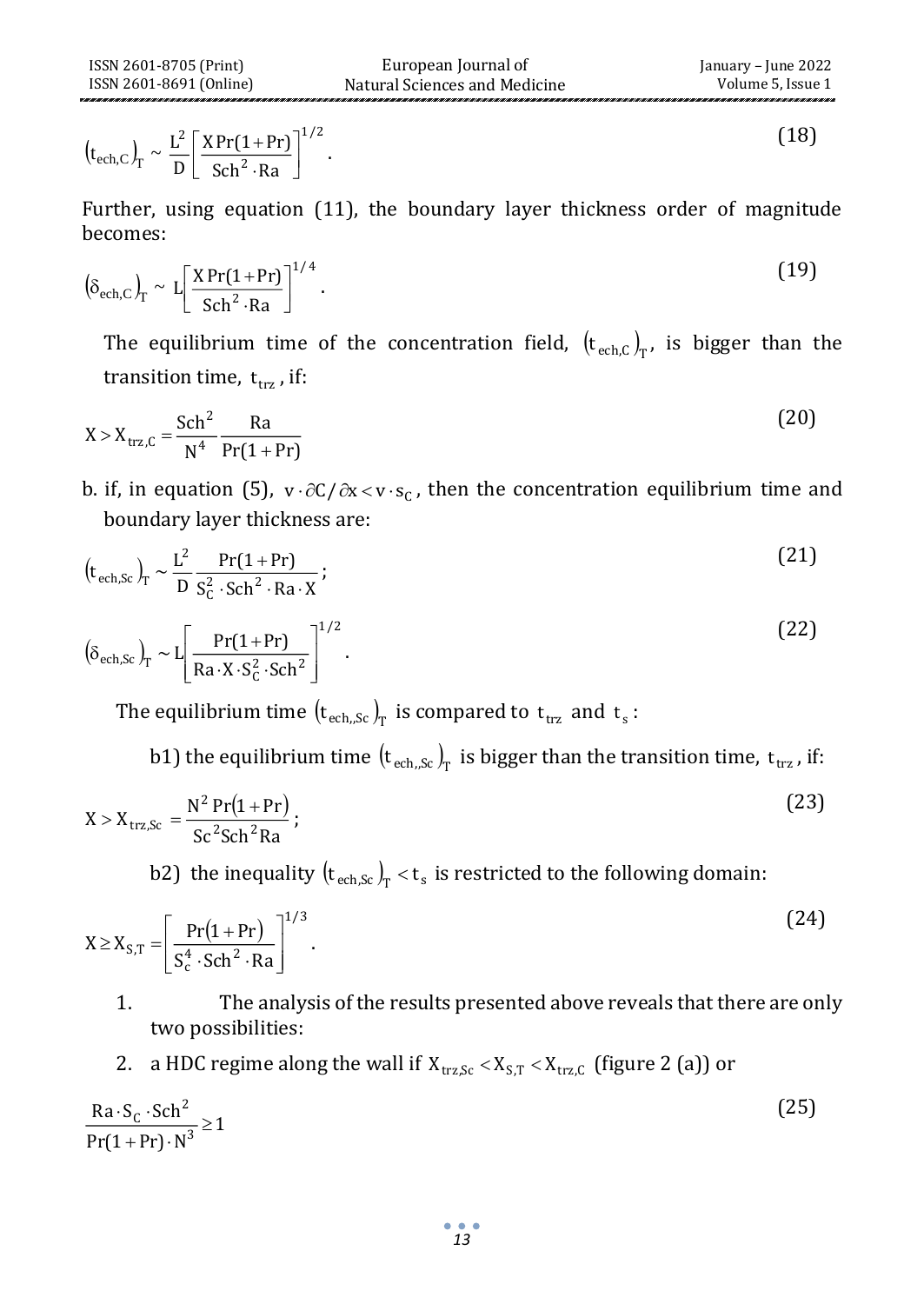a HDC regime in the  $[0, \mathrm{X_{trz,C}}]$  domain and a MDC regime in the  $[\mathrm{X_{trz,C}}, \infty)$  domain (see figure 2 (b)) if  $Ra \cdot S_C \cdot Sch^2/[N^3 Pr(1+Pr)] < 1$ .

# **3.3. The Mass Driven Convection Regime**

The vertical velocity order of magnitude was derived by Lin, Armfield and Patterson (2008):

0 
$$
HDC_c
$$
  $HDC_{sc}$   
\n $X_{S,T}$   $X$   
\n(a)  $Ra \cdot S_c \cdot Sch^2 / [N^3 Pr(1+Pr)] \ge 1$ 

0  $HDC_c$   $MDC_c$   $MDC_{sc}$ <br> $X_{trz,C}$   $X_{s,C}$   $X$ (b) Ra  $\cdot$  S<sub>C</sub>  $\cdot$  Sch<sup>2</sup> / N<sup>3</sup> Pr (1 + Pr)  $|$  < 1

Fig. 2. The heat and mass driven natural convection regimes sequence. (a)  $\overline{Ra} \cdot S_C \cdot \text{Sch}^2 / \left[ N^3 \Pr(1 + \Pr) \right] \ge 1$ ; (b)  $\overline{Ra} \cdot S_C \cdot \text{Sch}^2 / \left[ N^3 \Pr(1 + \Pr) \right] < 1$ .

$$
v = g\beta_c \Gamma_w D^{1/2} t^{3/2} \left(1 - \sqrt{Sch}\right).
$$
 (26)

#### **3.3.1. MDCSc Regime.**

In this case, the equilibrium between the horizontal diffusion and the vertical convection of the constituent requires: ╎ ╎ J  $\backslash$  $\overline{\phantom{a}}$ L ſ д  $\cdot$  s<sub>c</sub> ~ D  $\frac{\partial^2 C}{\partial z^2}$ 2 c  $\partial$  $v \cdot s_c \sim D \left( \frac{\partial^2 C}{\partial v^2} \right)$  or  $v \cdot s_c \sim D \frac{\Gamma_w}{D^{1/2} t^{1/2}}$  $v \cdot s_c \sim D \frac{\Gamma_w}{\Gamma^2 \Gamma^2 \Gamma^2}$ . Replacing

v from equation (26), the concentration equilibrium time and the boundary layer thickness are:

$$
\left(\mathbf{t}_{\text{ech,Sc}}\right)_{\text{c}} \sim L^2 / \text{D} / \left[\text{Ra} \cdot \text{N} \cdot \text{S}_{\text{c}} \cdot \text{Le} \cdot \text{Sch} \left(1 - \sqrt{\text{Sch}}\right)\right]^{1/2};\tag{27}
$$

$$
\left(\delta_{\text{ech,Sc}}\right)_{\text{c}} \sim L/[Ra \cdot N \cdot S_{\text{c}} \cdot \text{Le} \cdot \text{Sch}\left(1 - \sqrt{\text{Sch}}\right)]^{1/4}.
$$
 (28)

At equilibrium, the vertical velocity order of magnitude scales as:

$$
V_{Sc} \sim \left[ Ra \cdot N \cdot Sch \cdot (1 - \sqrt{Sch}) / (Le \cdot Sch)^{3} \right]^{1/4}.
$$
\n
$$
V_{Sc} \sim \left[ Ra \cdot N \cdot Sch \cdot (1 - \sqrt{Sch}) / (Le \cdot Sch)^{3} \right]^{1/4}.
$$
\n
$$
(29)
$$
\n
$$
V_{Sc} \sim \left[ Ra \cdot N \cdot Sch \cdot (1 - \sqrt{Sch}) / (Le \cdot Sch)^{3} \right]^{1/4}.
$$

*14*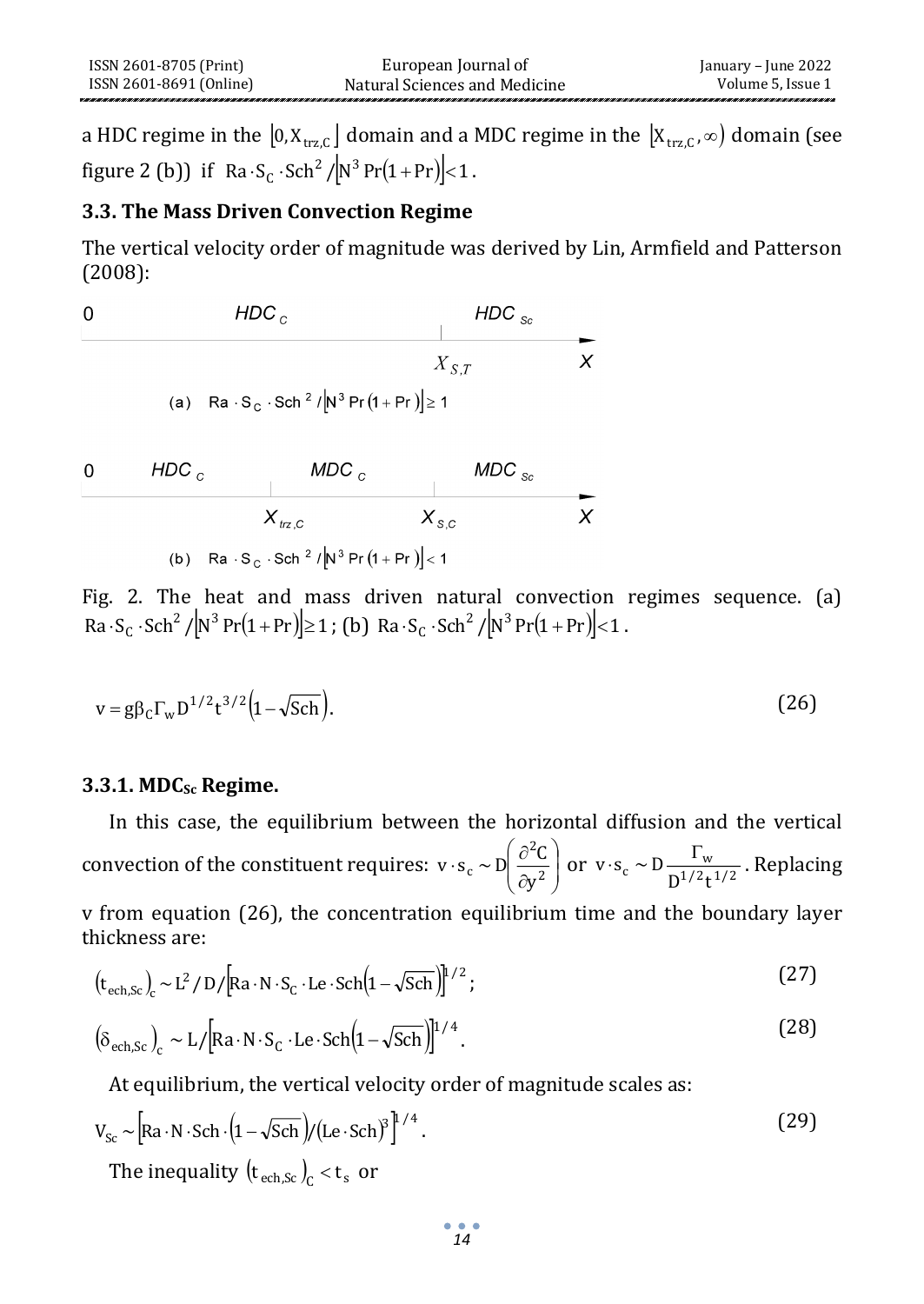$$
X > X_{S,C} = 1/[Ra \cdot N \cdot S_C^5 \cdot Le \cdot Sch \cdot (1 - \sqrt{Sch})]^{1/4}
$$
 (30)

defines the X co-ordinate that separates the  $MDC_C$  and the  $MDC_{Sc}$  regimes in the figure 2(b).

*Scale analysis of the temperature field in the MDCSc regime.* The equilibrium state requires:

$$
\left(v_c \frac{\delta_v}{\delta_T}\right) \cdot \frac{\partial T}{\partial x} \sim \alpha \cdot \frac{\partial^2 T}{\partial y^2}
$$
 or 
$$
\left(v_c \frac{\sqrt{Sch} \cdot \delta_c}{\delta_T}\right) \cdot \frac{\Delta T}{x} \sim \alpha \frac{\Delta T}{\delta_T^2}
$$
. Using the equation (10) and the

equation (29), the equilibrium temperature boundary layer thickness order of magnitude is:

$$
\left(\delta_{\text{ech},T}\right)_{\text{Sc}} \sim \text{L} \cdot \left(\text{Le} \cdot \text{X} \cdot \text{S}_{\text{C}}\right). \tag{31}
$$

### **3.3.2. MDC<sup>C</sup> Regime**

The equilibrium between the horizontal diffusion and the vertical convection requires ╎ ╎ J  $\backslash$  $\overline{\phantom{a}}$ l ſ д д д  $\cdot \frac{\partial C}{\partial x} \sim D \frac{\partial^2 C}{\partial x^2}$ 2  $\begin{array}{cc} c & \partial x \end{array}$   $\begin{array}{cc} C & \partial y \end{array}$  $\frac{C}{x} \sim D \left( \frac{\partial^2 C}{\partial y^2} \right)$  $v_C \cdot \frac{\partial C}{\partial x} \sim D \left( \frac{\partial^2 C}{\partial y^2} \right)$  or  $v_C \cdot \frac{1}{x} \sim D \frac{1}{\delta_C^2}$ C  $\frac{1}{x} \sim D \frac{1}{\delta^2}$  $v_c \cdot \frac{1}{x} \sim D \frac{1}{\delta_c^2}$ . Replacing the equations (11) and (29), the equilibrium time and the concentration boundary layer thickness become:

$$
\left(\mathbf{t}_{\text{ech},c}\right)_{\text{C}} \sim L^2/D/[Ra \cdot N \cdot Le \cdot \text{Sch}\left(1 - \sqrt{\text{Sch}}\right)]^{2/5};\tag{32}
$$

$$
\left(\delta_{\text{ech},\text{C}}\right)_{\text{C}} \sim L/[Ra \cdot N \cdot Le \cdot \text{Sch}\left(1 - \sqrt{\text{Sch}}\right)]^{1/5},\tag{33}
$$

while the vertical velocity scales as:

$$
V_{\rm C} \sim \left[ \text{Ra} \cdot \text{N} \cdot \text{Sch} \cdot \left( 1 - \sqrt{\text{Sch}} \right) \right]^{2/5} \left( X / \text{Le} \right)^{3/5} . \tag{34}
$$

*Scale analysis of the temperature field in the MDC<sub><i>C*</sub> *regime.* 

[Ra · N · S<sub>c</sub><sup>5</sup> · Le · Sch ·  $(1 - \sqrt{\text{Sch}})^{1/4}$ <br> *15* (co-ordinate that separates the<br> *19sis of the temperature field in*<br>  $\sim \alpha \cdot \frac{\partial^2 T}{\partial y^2}$  or  $\left(v_c \frac{\sqrt{\text{Sch}} \cdot \delta_c}{\delta_T}\right) \cdot \frac{\Delta T}{x} \sim$ <br>
9), the equilibrium temperat The equilibrium between the thermal horizontal diffusion and the vertical thermal convection requires l l J  $\backslash$  $\overline{\phantom{a}}$ l ſ д  $\frac{\partial T}{\partial x} \sim \alpha \left| \frac{\partial T}{\partial x} \right|$  $\frac{\partial}{\partial \sigma}$  $\backslash$  $\overline{\phantom{a}}$ l ſ δ δ 2 2 T  $c\left(\frac{\partial v}{\partial r}\right) \cdot \frac{\partial v}{\partial x} \sim \alpha \left(\frac{\partial v}{\partial y}\right)$  $\frac{T}{x} \sim \alpha \left( \frac{\partial^2 T}{\partial y^2} \right)$  $v_c \left( \frac{\delta_v}{\delta_T} \right) \cdot \frac{\partial T}{\partial x} \sim \alpha \left( \frac{\partial^2 T}{\partial y^2} \right)$  or  $v_c \frac{\sqrt{5c} \ln \cdot \delta_c}{\delta_T} \cdot \frac{\Delta T}{x} \sim \alpha \frac{\Delta T}{\delta_T^2}$  $\frac{\sqrt{3} \cdot \ln \cdot \sigma_C}{\sigma}$  $\frac{\Delta T}{\Delta x} \sim \alpha \frac{\Delta T}{\delta_m^2}$  $v_c \frac{\sqrt{5c} \cdot \delta_c}{\delta_T} \cdot \frac{\Delta T}{x} \sim \alpha \frac{\Delta}{\delta}$  $\frac{\partial h \cdot \delta_C}{\partial x} \cdot \frac{\Delta T}{x} \sim \alpha \frac{\Delta T}{\delta}$ ۰δ . The temperature boundary layer thickness scales as:

$$
\left(\delta_{\text{ech,T}}\right)_{\text{C}} \sim L \left[\frac{X \cdot \text{Le}^4}{\text{Ra} \cdot N \cdot \text{Sch}\left(1 - \sqrt{\text{Sch}}\right)}\right]^{1/5}.\tag{35}
$$

*The validity of the scale analysis* requires the following set of conditions: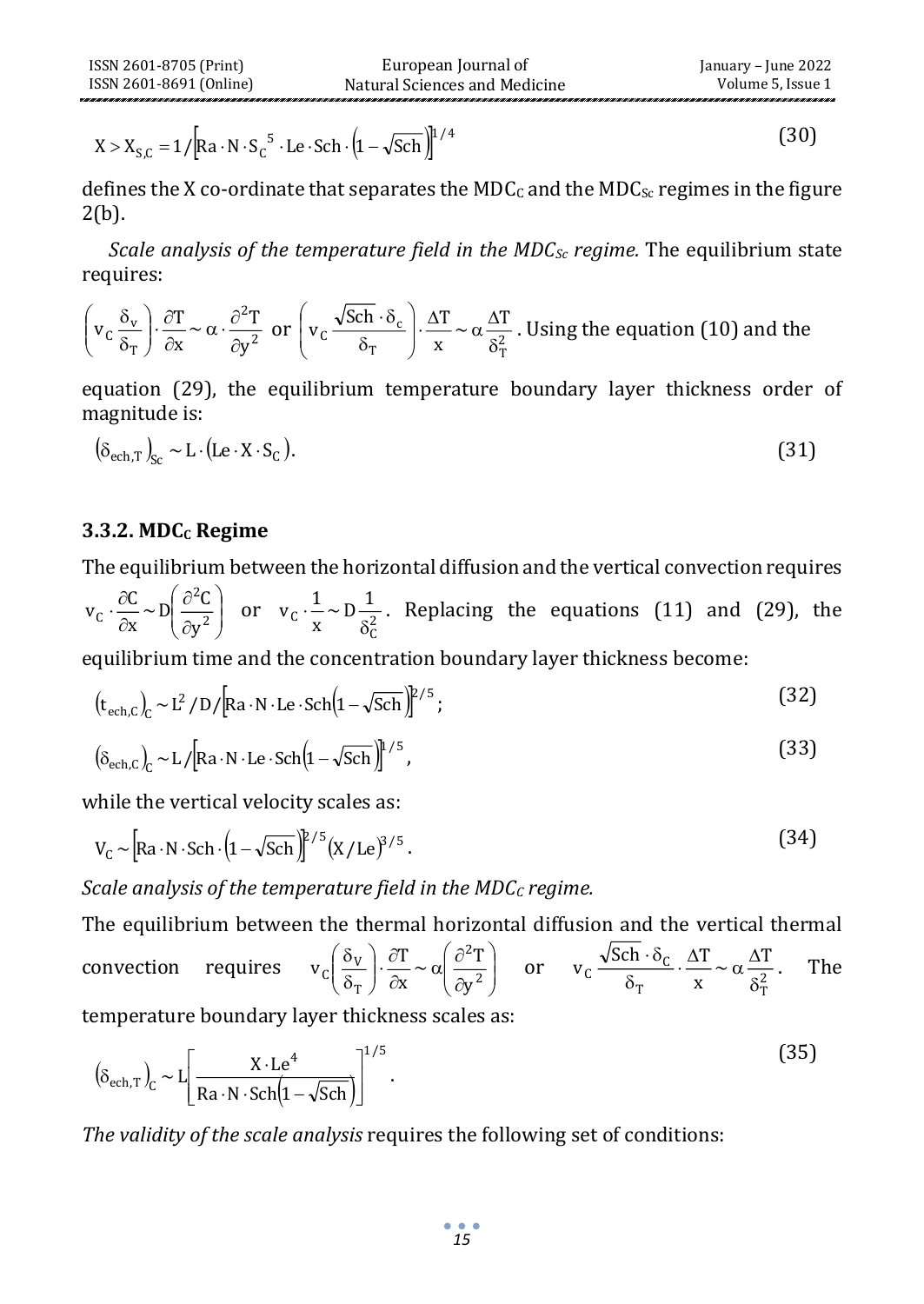if Ra $\cdot$  S<sub>c</sub>  $\cdot$  Sch $^2$  / $\left| N^3\Pr(1+\Pr)\right|\geq 1$  , the imposed conditions:  $\left( \delta_{\mathrm{ech},T}\right)_{\mathrm{T}}<<$  x ,  $\left( \delta_{\mathrm{ech},C}\right)_{\mathrm{T}}<<$  x and  $\left(\delta_\text{ech,Sc}\right)_\text{T} << \text{x}$  at X = X<sub>S,T</sub> , leads us to the inequality: S<sub>C</sub> <<  $\sqrt{\text{Pr}}$  .

if  $Ra S_c$ .  $Sch^2/[\text{N}^3 \text{Pr}(1+\text{Pr})] < 1$ , then the requirements:  $(\delta_{ech,T})_T << x$  for  $X = X_{trz,C}$ ;  $(\delta_{\text{ech},C})_C \ll x$ ,  $(\delta_{\text{ech},T})_C \ll x$ ,  $(\delta_{\text{ech},Sc})_C \ll x$  and  $(\delta_{\text{ech},T})_{Sc} \ll x$  for  $X = X_{S,C}$  lead us to the requirement:  $S_c \ll 1/Le$ .

Further, the scale analysis results of section 3 will be verified using the finite differences method for two particular parameters sets.

# **4. Numerical Modeling**

The stream function formulation of the velocity field,  $U = -\partial \Psi / \partial X$ ,  $V = \partial \Psi / \partial Y$ , and the vorticity definition,  $\zeta = \partial V/\partial Y - \partial U/\partial X$ , define the dimensionless form of the governing equations

$$
\zeta = \left(\frac{\partial^2 \Psi}{\partial Y^2} + \frac{\partial^2 \Psi}{\partial X^2}\right);
$$
\n(36)

$$
\frac{\partial \zeta}{\partial \tau} + U \frac{\partial \zeta}{\partial Y} + V \frac{\partial \zeta}{\partial X} = \text{Pr} \left( \frac{\partial^2 \zeta}{\partial Y^2} + \frac{\partial^2 \zeta}{\partial X^2} \right) + \text{Ra} \cdot \text{Pr} \left( \frac{\partial \theta}{\partial Y} + N \frac{\partial \varphi}{\partial Y} \right);
$$
(37)

$$
\frac{\partial \theta}{\partial \tau} + U \frac{\partial \theta}{\partial Y} + V \frac{\partial \theta}{\partial X} = \frac{\partial^2 \theta}{\partial Y^2} + \frac{\partial^2 \theta}{\partial X^2};
$$
\n(38)

$$
\frac{\partial \varphi}{\partial \tau} + U \frac{\partial \varphi}{\partial Y} + V \frac{\partial \varphi}{\partial X} + VS_C = \frac{1}{\text{Le}} \left( \frac{\partial^2 \varphi}{\partial Y^2} + \frac{\partial^2 \varphi}{\partial X^2} \right). \tag{39}
$$

The boundary conditions take the following form:

$$
\Psi = \frac{\partial \Psi}{\partial Y} = 0, \ \frac{\partial \varphi}{\partial Y} = -1, \ \theta = 1 \ \text{at} \ Y = 0 \tag{40}
$$

$$
\frac{\partial \Psi}{\partial Y} = 0, \ \zeta = 0, \ \theta = \varphi = 0 \text{ as } Y = L \ ; \tag{41}
$$

$$
\Psi = 0, \ \zeta = 0, \ \theta = \varphi = 0 \ \text{at} \ X = 0;
$$
 (42)

$$
\frac{\partial^2 \psi}{\partial X^2} = \frac{\partial^3 \psi}{\partial X^3} = \frac{\partial^2 \theta}{\partial X^2} = \frac{\partial^2 \phi}{\partial X^2} = 0 \text{ at } X = H.
$$
 (43)

The conservation equations (36)−(39) with the boundary conditions (40)−(43) were solved using the finite differences method. A software was built by Neagu (2018) using a higher order hybrid scheme (Tennehill, Anderson & Pletcher, 1997) through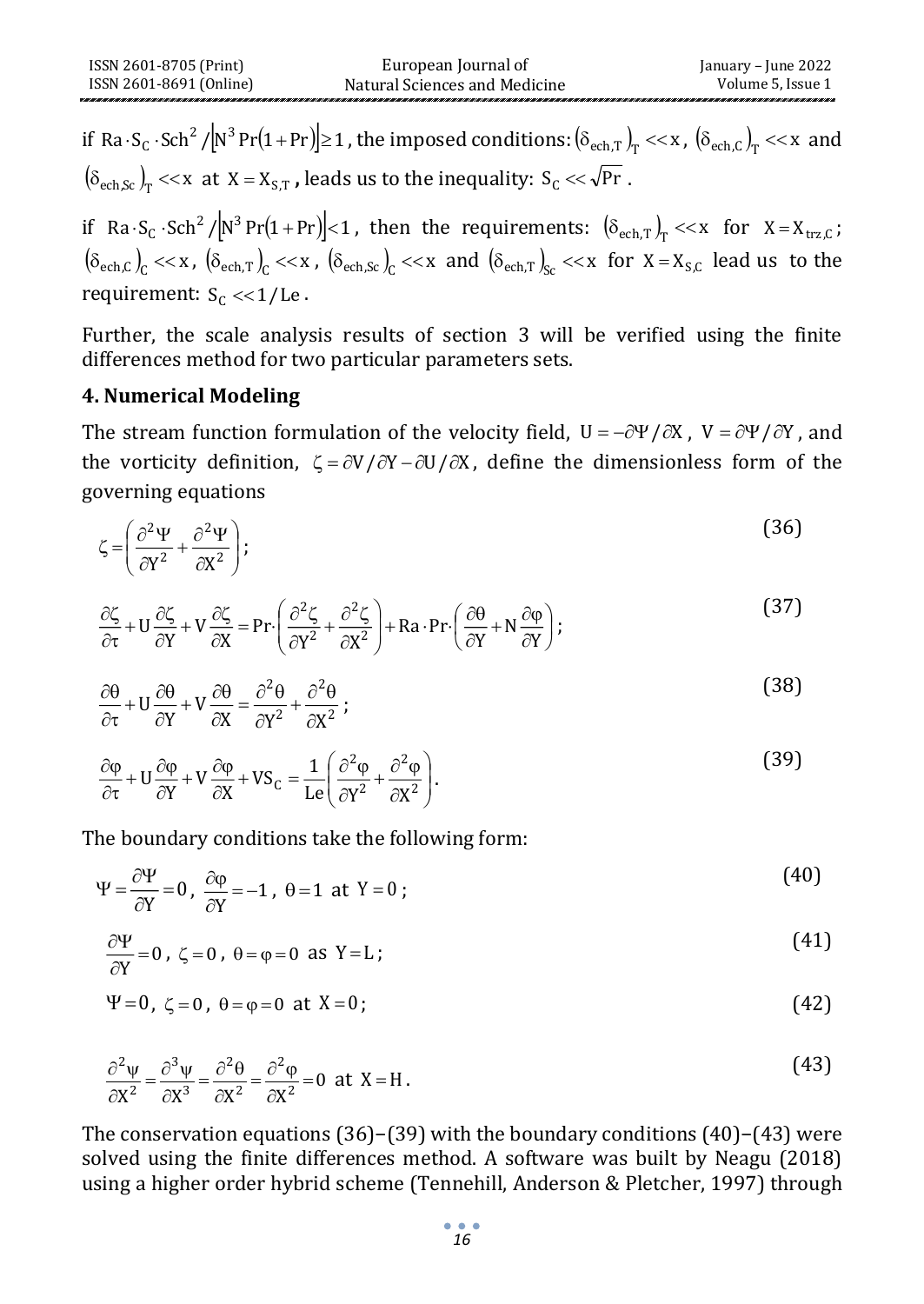an iterative process: at each time step, equation (36) was solved iteratively till the relative error of  $\Psi$ , at each point of the grid, became less than 10<sup>-6</sup>. The iterative process stopped when the relative errors of  $\theta$  ,  $\varphi$  and  $\zeta$  became less than 10<sup>-6</sup> at each grid point.

### **5. Results and Discussions**

Two particular parameter sets are used to run the program explained above:

The  $Ra = 5000$ ,  $N = 1$ ,  $Le = 1$ ,  $Pr = 0.72$ ,  $S_C = 0.08$  parameters set is the example chosen to exemplify the Ra $\cdot$ S<sub>C</sub> $\cdot$ Sch<sup>2</sup>/ $\left[Pr(1+Pr)\cdot N^3\right] \geq 1$  case. The results of section 2 of this analysis tell us that a HDC (heat driven convection) regime is present, at equilibrium, along the vertical wall. Equation (24) indicates that the HDC<sub>c</sub> ( $\partial$ C/ $\partial$ X $\geq$ S<sub>c</sub>) and the HDC<sub>Sc</sub> ( $\partial$ C/ $\partial$ X < S<sub>C</sub>) regimes are separated at the X<sub>S,T</sub> = 2.32 abscissas. A computational dimensionless domain of  $0.6 \times 6.0$  was discretised uniformly using a  $61\times301$  grid for a sufficient accuracy.

The results for this particular parameters set are present by Fig. 3. It shows the temperature (Figure 3(a)), concentration (Figure 3(b)), stream function (Figure 3(c)) and  $\partial C/\partial X$  (Figure 3(d)) fields. The concentration field (Figure 3(b)) is not greater than  $1/N = 1.0$  and this is an indication that HDC regime is encountered along the entire wall. The  $\partial C/\partial X$  field of Fig. 3(d) exceed 0.0 ( $\partial c/\partial x>s_c$ ) if  $X\geq 1.8$  a value close to the  $X_{S,T}$  value indicated by equation (24).



Fig. 3. The dimensionless temperature (a), concentration (b), stream function (c) and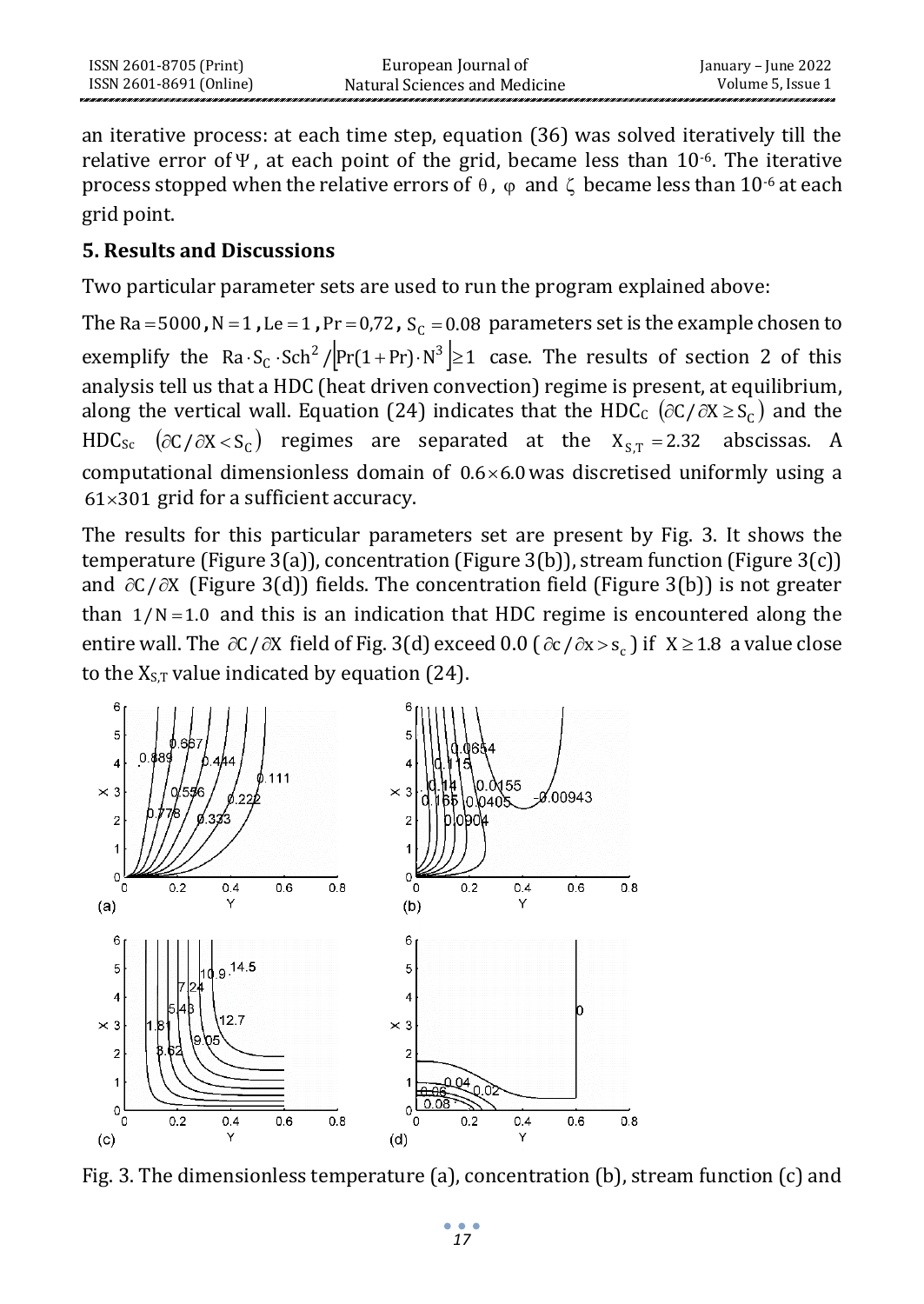| ISSN 2601-8705 (Print)  | European Journal of           | January – June 2022 |
|-------------------------|-------------------------------|---------------------|
| ISSN 2601-8691 (Online) | Natural Sciences and Medicine | Volume 5. Issue 1   |
|                         |                               |                     |

(d) fields for Ra=5000, N=1, Le=1, Pr=0.72 and  $S_c = 0.08$ .

In the HDC<sub>c</sub> region, three sections present the temperature (Figure 4(a)), the concentration (Figure 4(b)) and the vertical velocity (Figure 4(c)) plots for thre abscissa: 0.5; 1.0 and 1.5. The scaled plots (Fig. 4(d)-Fig. 4(f)), realised using the equations (16), (17) and (19), collapse indicating the validity of the scale analysis.

Similarly, in the HDC<sub>Sc</sub> region three abscissa: 3, 4 and 5, are chosen and their temperature (Figure 5(a)), concentration (Figure 5(b)) and vertical velocity (Figure 5(c)) plots are presented. Their scaled plots: (Figure 5(d), Figure 5(e) and Figure 5(f)), are realised using the equations (16), (17) and (22). The figures 3, 4 and 5 prove the validity of the scale analysis for the Ra $\cdot$ S<sub>c</sub> $\cdot$ Sch<sup>2</sup> / $\left[\Pr(1+Pr)\cdot N^3\right]\geq 1$  case.



Fig. 4. The (a)  $\theta$ , (b)  $\varphi$  and (c) V variations as a function of Y and the scaled (d) temperature, (e) concentration and (f) vertical velocity plots for the abscissa: 0.5, 1.0 and 1.5.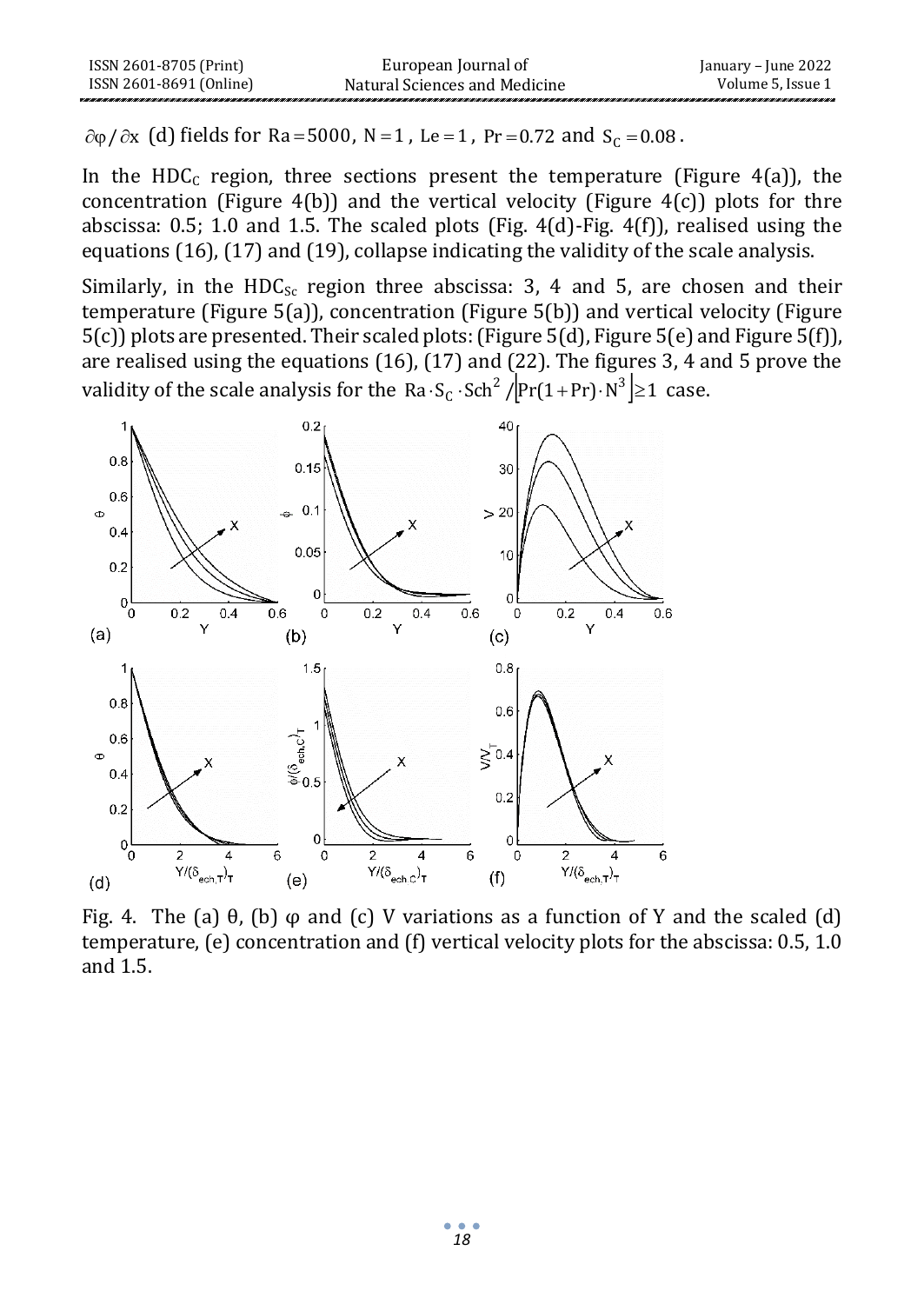

Fig. 5. The (a)  $\theta$ , (b)  $\varphi$  and (c) V variations as a function of Y and the scaled (d) temperature, (e) concentration and (f) vertical velocity plots for the abscissa: 3, 4 and 5.

The parameters set: Ra=5000, N=5, Le=2, Pr=0,72,  $S_C = 0.04$ , is used to exemplify the Ra $\cdot$ S<sub>C</sub> $\cdot$ Sch<sup>4/3</sup>/ $\left[\Pr(1+Pr)\cdot N^3\right]$  < 1 case.

Figure 2(b) indicates that we should encounter, at equilibrium, a heat driven convection regime (HDC<sub>C</sub>) in the  $X < X_{trz,C}$  region, a MDC<sub>C</sub> regime in the  $\left[ X_{trz,C} - X_{S,C} \right]$ region and a MDC<sub>Sc</sub> regime in the  $X > X_{S,C}$  region. Equation (20) indicates  $X_{trz,C} = 3.34$ , while equation (30) indicates  $X_{s,c} = 7.73$ . A uniform grid of 61x451 points on a domain of 0.6x9.0 was used.

The results of the numerical modeling are presented by Figure 6. The  $\theta$  (Figure 6(a)),  $\varphi/(1/N)$  (Figure 6(b)), Ψ (Figure 6(c)) and  $\partial \varphi/\partial X$  (Figure 6(d)) contour plots reveal the following aspects: at the boundary, the concentration field exceeds  $1/N = 1/5$  if  $X > 1.6$ , while  $\partial \varphi / \partial X > 0.0$  at  $X > 7.5$ ; these values are close to the scale analysis results. Each of the figures 7, 8 and 9 presents the plots and the scaled plots for three sections performed in the three regime regions emphasized above:  $HDC_C$ ,  $MDC_C$  and MDC<sub>Sc</sub>.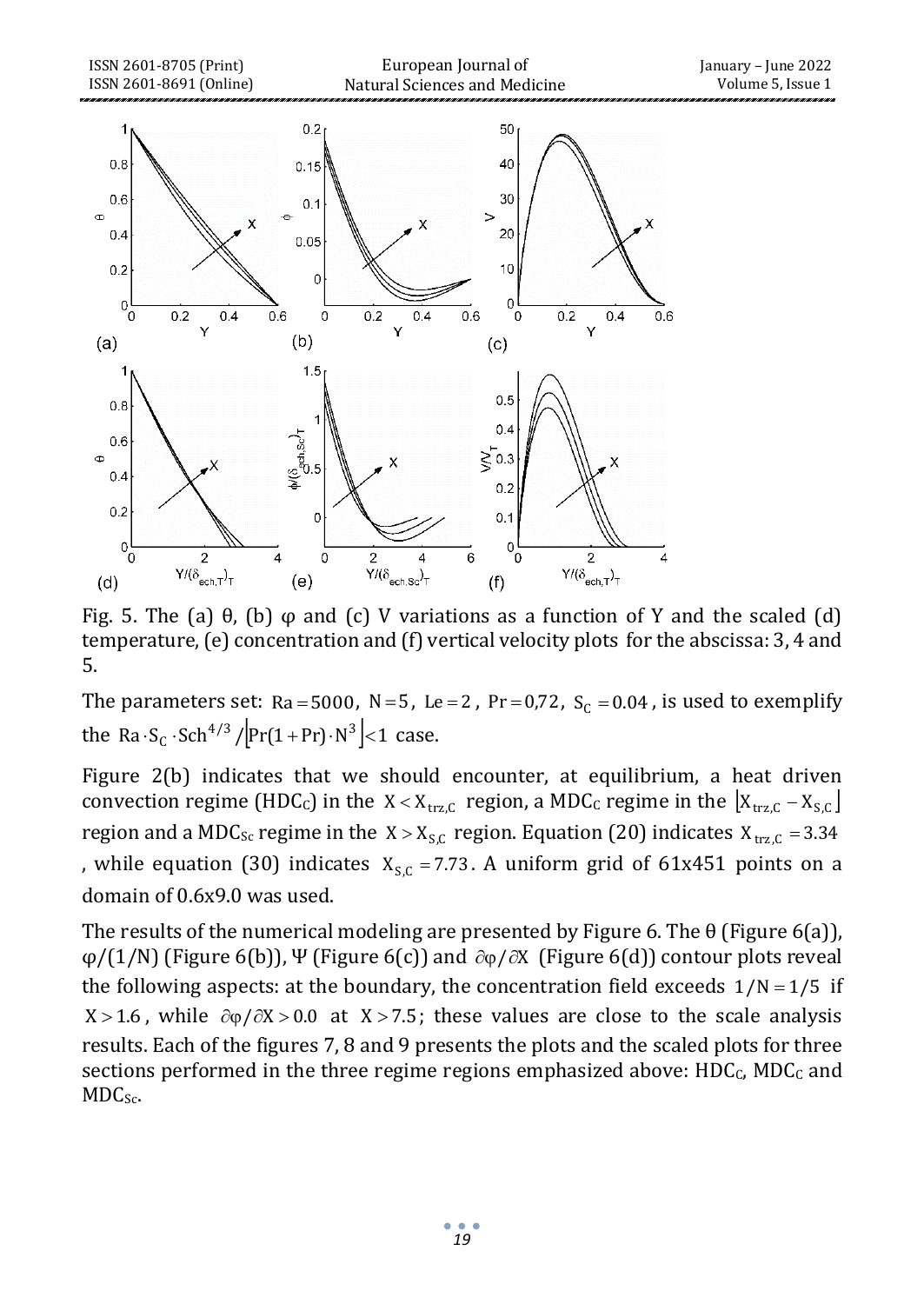

Fig. 6. The  $\theta$  (a),  $\phi/(1/N)$  (b),  $\Psi$  (c) and  $\partial \phi / \partial x$  (d) fields for Ra=5000, N=5, Le=1, Pr = 0.72 and  $S_C = 0.04$ .

Figure 7(a), Figure 7(b) and Figure 7(c) presents the temperature, concentration and the vertical velocity plots for the abscissa: 0.5, 1.0 and 1.5, while Figure 7(d), Figure 7(e) and Figure 7(f) presents their scaled plots using the equations (16), (17) and (19).

Figure 8(a), Figure 8(b) and Figure 8(c) presents the temperature, concentration and the vertical velocity plots in the sections made at the abscissa: 4.0, 5.0 and 6.0, while Figures 8(d), (e) and (f) shows their scaled plots realised using the equation (33), (34), (35).

Similarly, Figures 9(a), (b) and (c) shows the temperature, concentration and vertical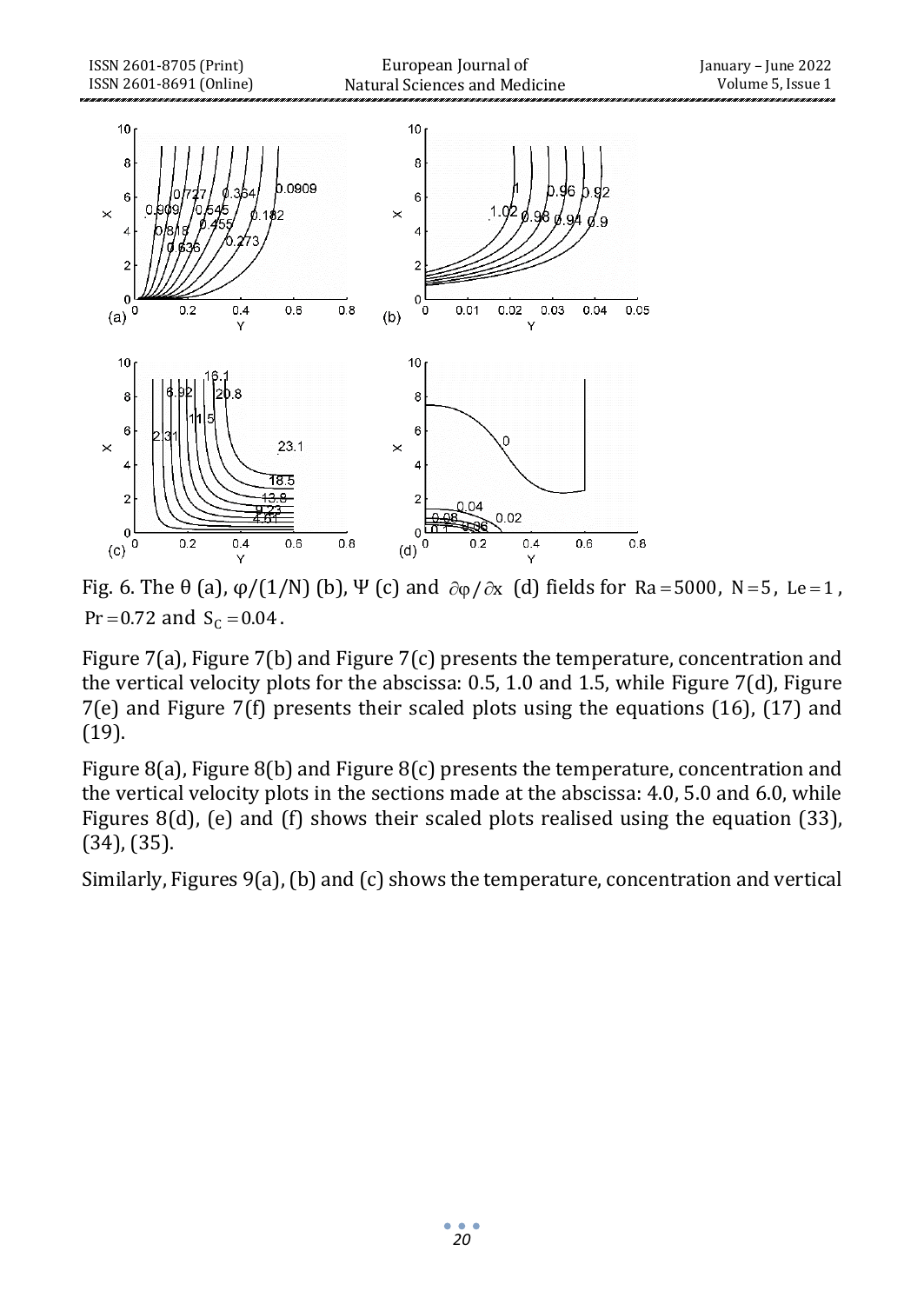

Fig. 7. The (a)  $\theta$ , (b)  $\varphi$  and (c) V variations as a function of Y and the scaled (d) temperature, (e) concentration and (f) vertical velocity plots for the abscissa: 05, 1.0 and 1.5.



¢ *21*

ó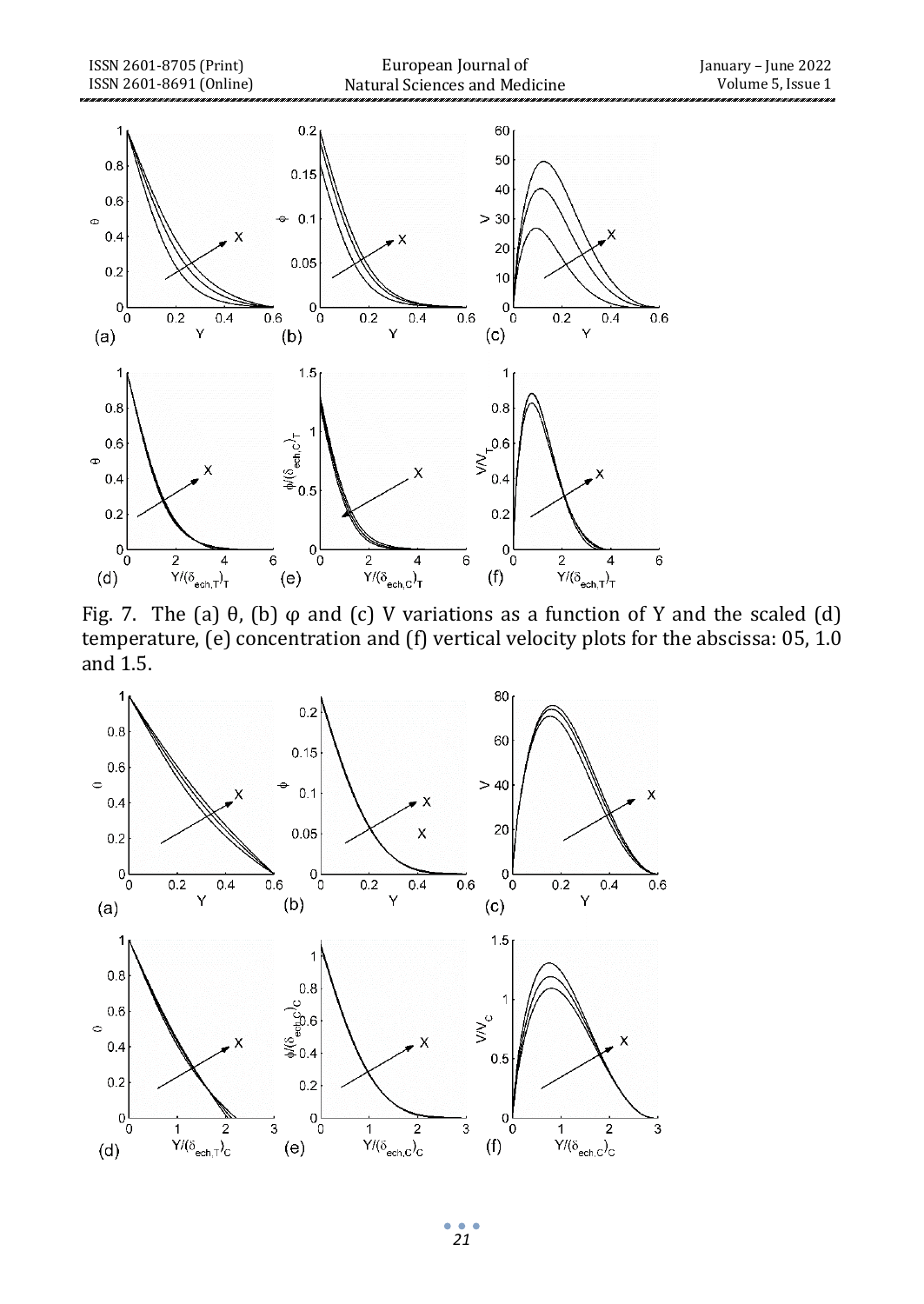Fig. 8. The (a)  $\theta$ , (b)  $\varphi$  and (c) V variations as a function of Y and the scaled (d) temperature, (e) concentration and (f) vertical velocity plots for the abscissa: 4.0, 5.0 and 6.0.

velocity plots for two abscissa: 8.0 and 9.0. Figure 9(d), Figure 9(e) and Figure 9(f) shows their scaled plots realised using the equations (28), (29) ad (31).



Fig. 9. The (a)  $\theta$ , (b)  $\varphi$  and (c) V variations as a function of Y and the scaled (d) temperature, (e) concentration and (f) vertical velocity plots for the abscissa: 8.0 and 9.0.

The collapse of the scaled plots of Figures 7, 8 and 9 proves the validity of the scaled analysis results for the Ra $\cdot S_c \cdot$ Sch<sup>2</sup> / $\left| N^3 Pr(1+Pr) \right| < 1$  case.

# **6. Conclusions**

The natural convection process developed in the boundary layer of a vertical plane wall continues to be the subject of new discoveries. If the temperature and the heat flux of a certain constituent are constant at the wall, then a constant temperature and a linearly mass stratified environment ( $Pr < 1$ ,  $Le \ge 1$ ,  $Sch < 1$ ) imposes special features on the natural convection process. Depending on the process parameters, we can encounter:

a heat driven convection regime along the wall if Ra $\cdot$  S<sub>c</sub>  $\cdot$  Sch $^2$  / $\left[\!\!\left(N^3\Pr(1+\Pr)\right]\!\!\right]\geq 1$  ;

a succession of heat and mass driven convection regimes if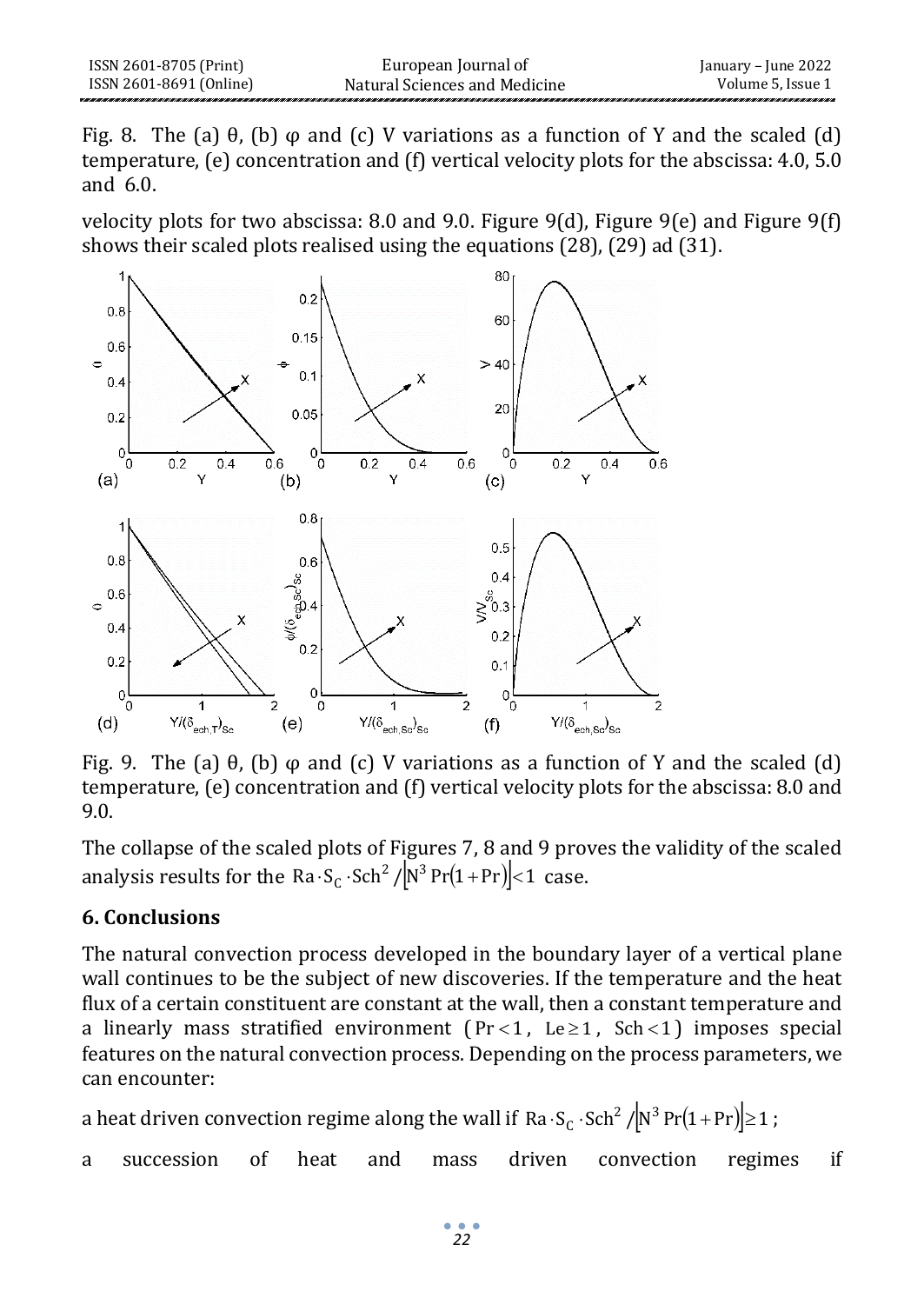$\cdot$  S<sub>C</sub>  $\cdot$  Sch<sup>2</sup> /  $[N^3 Pr(1+Pr)]$  < 1.

This result is similar to the results found by previous scientific works:

for Pr < 1, Le  $\geq$  1, Sch  $\geq$  1 case the coefficient that separates the two possibilities (HDC and HDC-MDC) is Ra $\cdot$ S<sub>C</sub> $\cdot$ Sch $^{4/3}$  / $\left[\mathrm{N}^3\Pr(1+\mathrm{Pr})\right]$ , (Neagu, 2021);

for Pr  $\geq$  1, Le  $\geq$  1 case, the coefficient is Ra  $\gamma^2 \cdot S_C \cdot Le^{4/3}/N^3$ , where  $\gamma = 1 - (1 + Pr^{1/2})^{-1}$ , (Neagu, 2018).

These results open the gate for further scientific paths:

a closer analysis of the way in which the non-dimensionalisation process is realised for these particular cases.

a closer analysis of the implications that these results could have on the stability management of the natural convection process.

# **References**

- [1] Armfield, S. W., Patterson, J. C. and Lin, W. (2007). Scaling investigation of the natural convection boundary layer on an evenly heated plate, International Journal of Heat and Mass Transfer, 50, 1592-1602
- [2] Bejan, A. (1995). Convection Heat Transfer (2nd ed.). New York, U.S.A.: John Wiley & Sons
- [3] Lin, W, Armfield, S. W., Patterson, J. C. (2008). Unsteady natural convection boundary layer flow of a linearly-stratified fluid with Pr<1 on an evenly heated semi-infinite vertical plate, International Journal of Heat and Mass Transfer, 51, 327–343
- [4] Mongruel, A., Cloitre, M. and Allain, C. (1996). Scaling of boundary-layer flows driven by double-diffusive convection, International Journal of Heat and Mass Transfer, 39, 3899-3910
- [5] Neagu, M. (2018). Natural convection near a vertical wall of constant mass flux and temperature situated in a mass stratified fluid, IOP Conference Series: Materials Science and Engineering 444 0822020, 1–14, doi: 10.1088/1757- 899X/444/8/0822020
- Ra  $S_c \cdot \text{Sch}^2/[N^3 \Pr(1 + \text{Pr})] < 1$ .<br>
This result is similar to the resul<br>
for  $\Pr < 1$ ,  $\text{Le } 21$ ,  $\text{Sch } 21$  case the coefficien<br>
and HDC-MDC) is  $\text{Ra} \cdot \text{Sc} \cdot \text{Sch}^{4/3}/[N^3 \Pr(1 + \text{Pr}^3)]$ <br>
for  $\text{Pr} \ge 1$ ,  $\text{Le } 21$  c [6] Neagu, M. (2021). Heat/mass driven natural convection of air near a boundary of constant mass flux and temperature, Journal of Multidisciplinary Engineeering Science and Technology, 8(11), 14727-14735, Retrieved from http://www.jmest.org/vol-8-issue-11-november-2021/
	- [7] Patterson, J. C., Lei, C., Armfield, S. W. and Lin, W. (2009). Scaling of unsteady natural convection boundary layers with a non-instantaneous initiation, International Journal of Thermal Sciences, 48, 1843-1852
	- [8] Saha, S. C., Patterson, J. C. and Lei, C. (2010). Natural convection boundary– layer adjacent to an inclined flat plate subject to sudden and ramp heating, International Journal of Thermal Sciences, 49, 1600-1612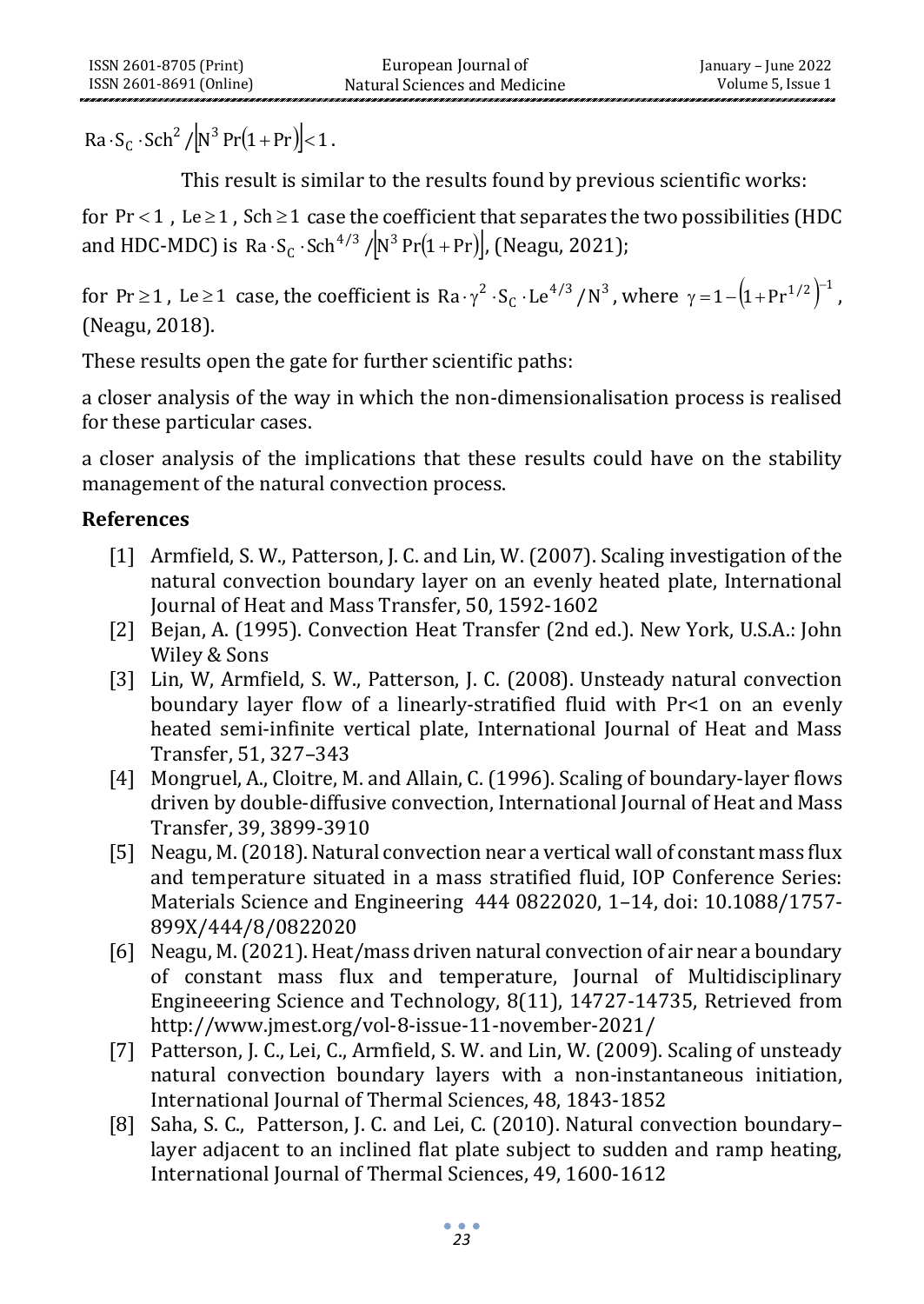- [9] Saha, S. C., Brown, R. J. and Gu, Y. T. (2012). Scaling of the Prandtl number of the natural convection boundary layer of an inclined flat plate under uniform surface heat flux, International Journal of Heat and Mass Transfer, 55, 2394- 2401
- [10] Tannehill, J. C., Anderson, D. A. & Pletcher, R. H. (1997). Computational Fluid Mechanics and Heat Transfer (2nd ed.). Washington, U.S.A.: Taylor&Francis

# Appendix

# **Nomenclature**

- C dimensional concentration of the dissolved species
- D diffusion coefficient of the species
- g gravitational acceleration
- k thermal conductivity of the fluid
- h height of the computational domain
- H dimensionless height of the computational domain
- HDC heat driven convection regime
- L characteristic length
- Le Lewis number,  $(\alpha/D)$
- m<sup>w</sup> constant mass flux at the wall
- MDC mass driven convection regime

$$
N \qquad \text{buoyancy ratio, } [\beta_c(m_wL/D)]/[\beta_t(T_w-T_{\infty,0})]
$$

- p the environment pressure
- Pr Prandtl number,  $v/\alpha$

$$
\text{Ra} \qquad \text{Rayleigh number, } \left[g\beta_t\big(T_w - T_{\infty,0}\big)L^3 / \alpha \nu\right]
$$

- s<sub>c</sub> environment mass stratification parameter,  $(\text{dC}_{\infty,\text{x}}$  /  $\text{d}\text{x})$
- S<sub>c</sub> non-dimensional mass stratification parameter,  $\left[s_{\rm C}/\rm{(m_wL/D)}\right]$
- Sch Smith number,  $v/D$
- t dimensional time
- t<sub>s</sub> time when the  $v \cdot \partial C / \partial x$  term becomes dominant in the left hand side of Eq. (5)
- $t_{trz}$  dimensional time when the transition to a mass driven convection regime takes place
- T dimensional temperature
- T<sup>w</sup> constant temperature at the wall
- u,v dimensional velocity components
- U,V dimensionless velocity components, uL/ $\alpha$ , vL/ $\alpha$
- x,y dimensional Cartesian coordinates
- X,Y non-dimensional Cartesian coordinates, <sup>x</sup> /L , y /L
- $\left( \right)$ <sub>c</sub> value defined in a mass driven convection regime where  $\partial C/\partial x \ge s_C$